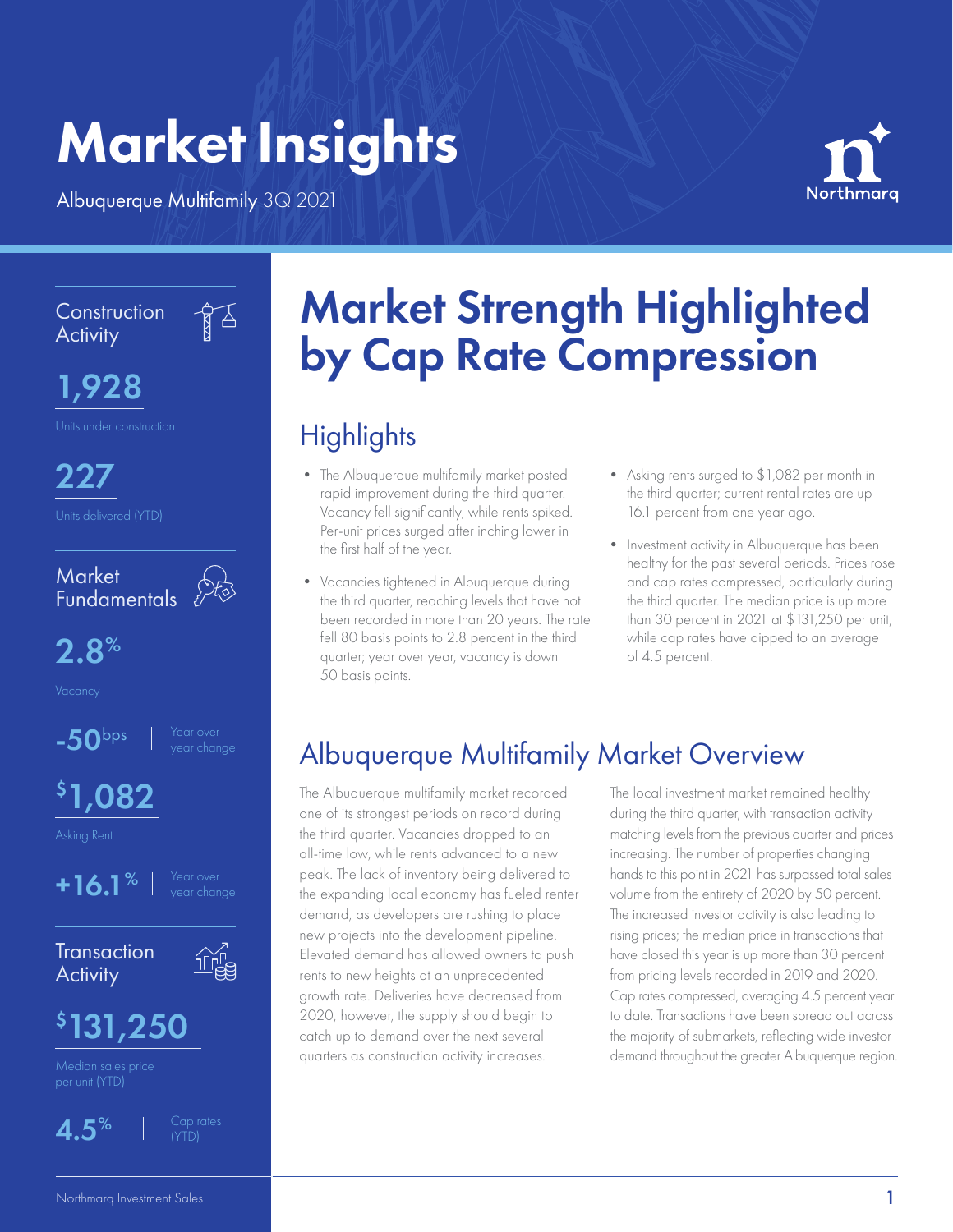## **Employment**

- Year over year, the Albuquerque employment market has expanded by 3.3 percent with the addition of more than 12,000 jobs. With the current pace of job growth, the labor force should return to its pre-pandemic peak by early 2022.
- The construction sector has been rebounding in recent quarters as economic growth has regained momentum. Year over year, the sector has added more than 3,000 jobs, an increase of approximately 15 percent.
- Adacen, a data center operation company, recently announced that it will move its headquarters to Albuquerque to expand development and testing of new technologies designed to make the data center industry more eco-efficient. Adacen plans to create an additional 100 high-wage jobs in the region.
- Forecast: The local employment market is on pace to expand by approximately 5 percent this year with the addition of 18,500 jobs. Gains are expected to occur across a wide range of industries.

### Year over year, employers have added back more than 12,000 jobs.

#### Employment Overview

 $\epsilon$ 



### Development and Permitting

- The pace of new development has been modest thus far in 2021. Approximately 225 units have been delivered year to date, with no significant projects coming online in the third quarter. Last year, new developments totaling more than 450 units were delivered.
- Deliveries will accelerate in the near future as projects totaling more than 1,900 units are under construction, an increase of nearly 45 percent from one year ago.
- Permitting has been extremely active this year as developers scramble to bring new units to the market to satisfy accelerating renter demand. Permits for nearly 1,100 multifamily units have been pulled through the third quarter. Multifamily permitting has traditionally averaged about 350 units per year.
- Forecast: Developers in Albuquerque are forecast to complete approximately 200 additional units before the end of the year, bringing a total of 425 units online in 2021. Total deliveries for this year will closely track levels from 2020.

### "

**Projects totaling more** than 1,900 units are under construction.

#### Development Trends

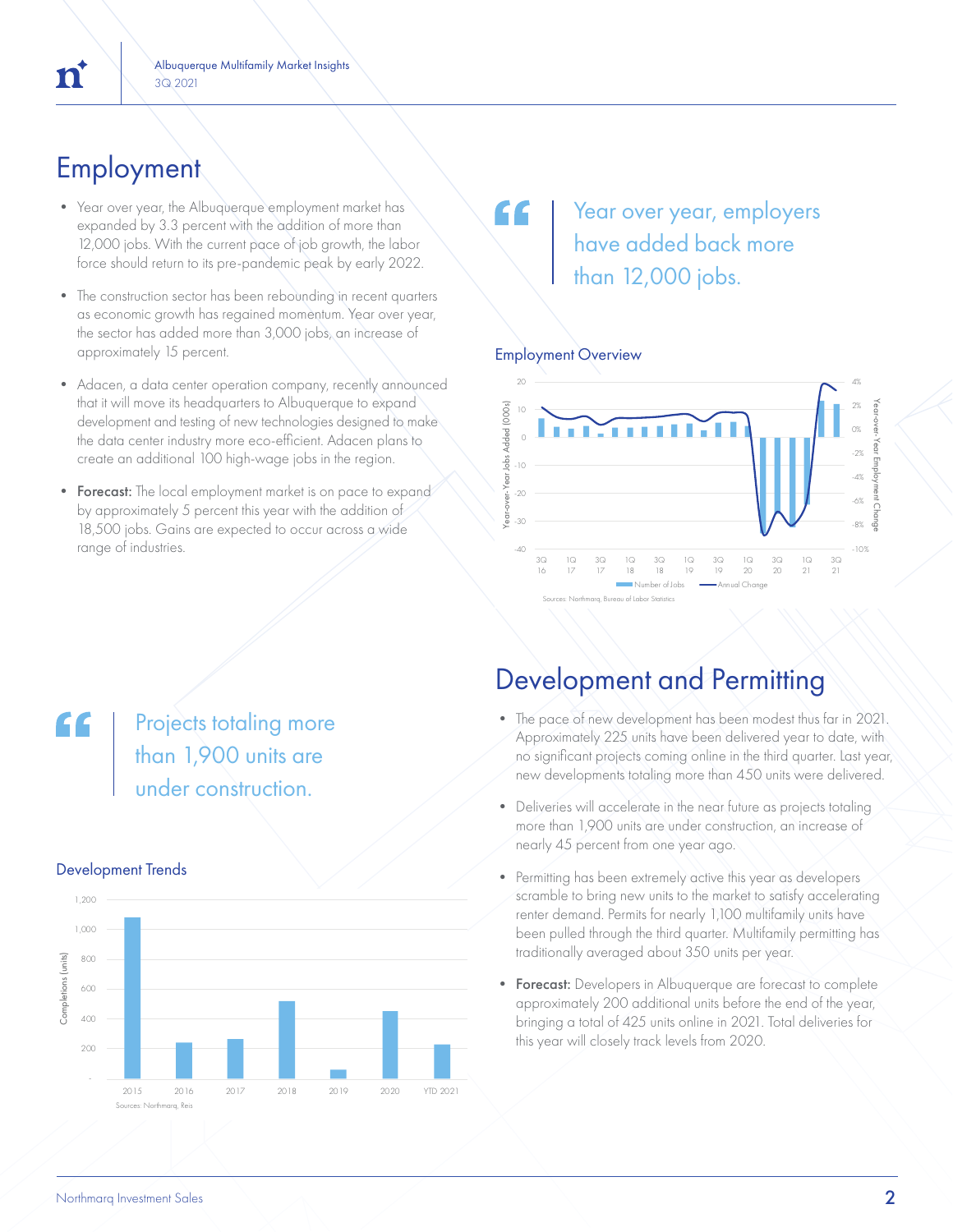- After a slight vacancy rise during the second quarter, conditions tightened in the Albuquerque multifamily market in the third quarter. The rate dropped 80 basis points to 2.8 percent. This is the lowest the vacancy rate has been in more than 20 years.
- The prevailing trend for the past several years has been one of tightening vacancy. Year over year through the third quarter, the rate has dropped by 50 basis points. Area vacancy peaked in late 2018 and early 2019 and has been declining in subsequent quarters.
- While nearly every submarket is posting vacancy improvements, some of the strongest performance is being recorded in the Northwest submarket where vacancy has compressed by 140 basis points in the past 12 months. The neighboring Northeast submarket continued to record the lowest vacancy rate in the market, with a rate of just 1.8 percent.
- Forecast: Local vacancy is expected to decline through the end of the year as absorption and deliveries of new units should accelerate in the fourth quarter. Vacancy in Albuquerque is forecast to drop to 2.7 percent, 60 basis points lower than one year earlier.

### $V$ acancy  $\setminus$   $\setminus$   $\setminus$   $\setminus$   $\setminus$   $\setminus$   $\setminus$   $\setminus$   $\setminus$   $\setminus$   $\setminus$   $\setminus$   $\setminus$   $\setminus$   $\setminus$   $\setminus$   $\setminus$   $\setminus$   $\setminus$   $\setminus$   $\setminus$   $\setminus$   $\setminus$   $\setminus$   $\setminus$   $\setminus$   $\setminus$   $\setminus$   $\setminus$   $\setminus$   $\setminus$   $\setminus$   $\setminus$   $\setminus$   $\setminus$  dropped by 50 basis points.



Rents rose more than \$100 per month during the third quarter.



## Rents

- Asking rents in Albuquerque recorded a significant spike during the third quarter, rising 11 percent in just the past three months to \$1,082 per month. Rents rose more than \$100 per month during the third quarter.
- Local asking rents are up 16.1 percent from the same period in 2020, the largest year-over-year growth on record. With vacancy conditions extremely low, rents in the Albuquerque market are forecast to continue to trend higher, albeit at a more modest pace than was recorded in recent quarters.
- Rental growth has been most pronounced in Albuquerque's Class A units. Asking rents among Class A units advanced by nearly 21 percent in the past 12 months, rising to \$1,284 per month.
- Forecast: After several years of rent growth ranging from 3 percent to 5 percent, the pace of rent growth will reach all-time highs in 2021. Apartment rents are forecast to end the year up more than 18 percent, reaching about \$1,110 per month.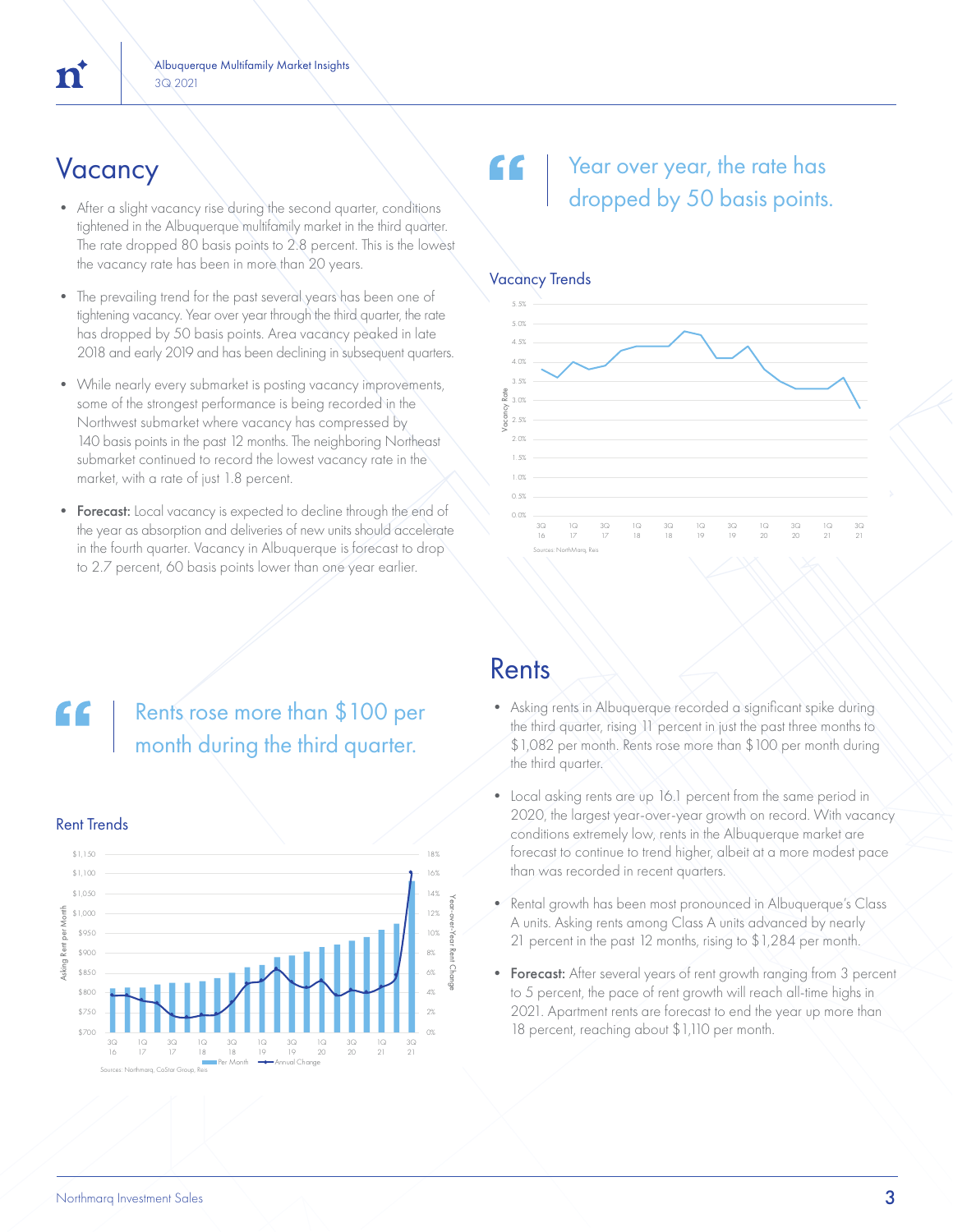## Multifamily Sales

- The pace of multifamily investment sales has been fairly consistent through each of the first three quarters of this year. During the third quarter, sales velocity closely tracked levels from the preceding three months; to this point in 2021, sales volume has nearly doubled the total activity from the same period in 2020.
- In transactions where pricing information is available, the median price to this point in 2021 is approximately \$131,250 per unit, up more than 30 percent from the median price in the past two years.
- Cap rates have ticked down in 2021, and further declines are likely as investors track the market's strong performance. Cap rates have averaged 4.5 percent this year, and most transactions that closed during the third quarter ranged

#### " The median price in 2021 is approximately \$131,250 per unit.

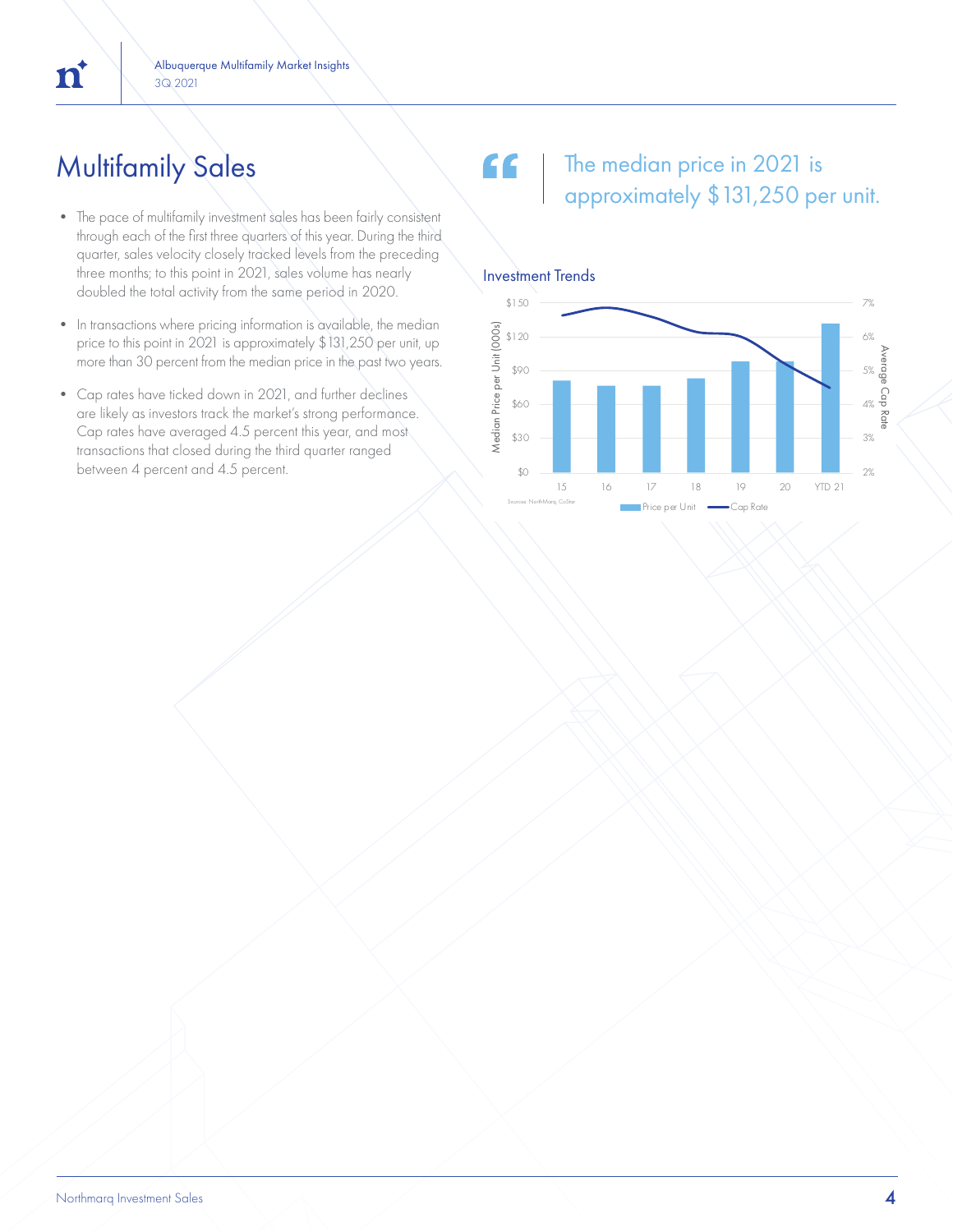# Looking Ahead

 $\mathbf{n}^*$ 

The Albuquerque multifamily market is forecast to remain strong in the coming quarters. Renter demand for units is elevated, but construction of new units has not kept pace with move-ins. While there are several projects in the development pipeline, supply and demand will likely be closely aligned at least through the next year. Projects are scheduled to deliver at a fairly steady clip of one or two new developments per quarter throughout 2022 and into 2023. Persistent renter demand should be sufficient to offset the new supply growth and keep occupancy levels elevated for several more quarters.

The strong leasing environment and tight conditions are expected to support above-average rates of rent growth through the remainder of this year and well into 2022, which should continue to fuel investment activity in the local multifamily market. Albuquerque does not often generate the rapid rent increases that other higher-growth Southwest markets can achieve, but the market's recent track record of rent growth should attract buyers that were not aware the recent gains were achievable in Albuquerque. Cap rates could compress slightly further, as new acquisitions are being underwritten with steeper anticipated rent increases than in previous years.

#### Employment Forecast **Rent Forecast** Rent Forecast







**Construction & Permitting Forecast Construction & Permitting Forecast Vacancy Forecast**